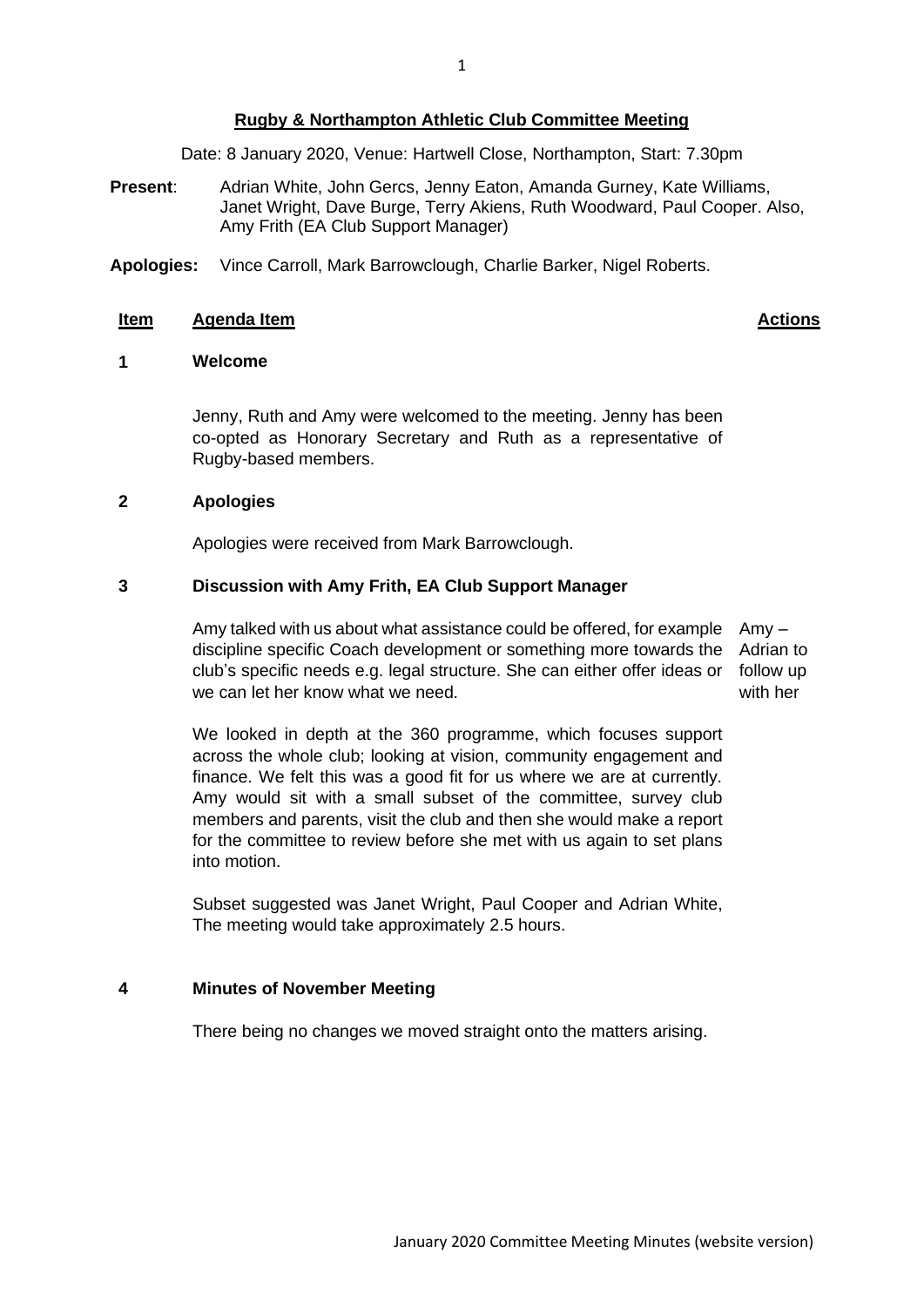### **Item Agenda Item Actions**

#### **5 Matters Arising**

#### **A** Rugby Junior Athletics

WTC is working with U11s using Saturday Track Club coaches. James sets out the plans for them, working from 365 Athletics, this allows us to run up to 4 sessions/week. This is currently under trial and will be reviewed. Janet to evaluate coaching in general and look at recruitment of additional coaches and as well as the development of existing coaches. Janet

#### **B** Northampton Junior Athletics

For the U11s Kate and her coaching team are going to look at a training plan, but they do have a couple in the group that need more intensive training as they are not stretched enough at present Kate

#### **C** Club Merchandise

Orders are coming through from the website. We talked about making sure Officials as well as Coaches and those leading warm ups at Cross Country and other events all had Blue Jackets so they stand out and look like part of a cohesive team. Dave to investigate further

#### **D** Communication – Instagram, Twitter, Snapchat

Simone has set up Instagram and there is a new twitter, but to date we've been unable to remove the old accounts. Jenny explained she had contacts at Twitter and had been able to do that for her clients and if she could be passed the handles she would work on this.

Jenny explained she had experience in running social media accounts and training others to use social media – she would like to review the policy and work on making a plan so we use it to better effect. Dave Jenny

#### **E** Communication – Newsletter

The current format of the Newsletter is working well. Perhaps it would be better to consider sending out information regularly – say once a month on a specific date so people can look out for it. Other information could be sent out across social media. This needs thinking about some more.

#### **F** SWOT Analysis

Dave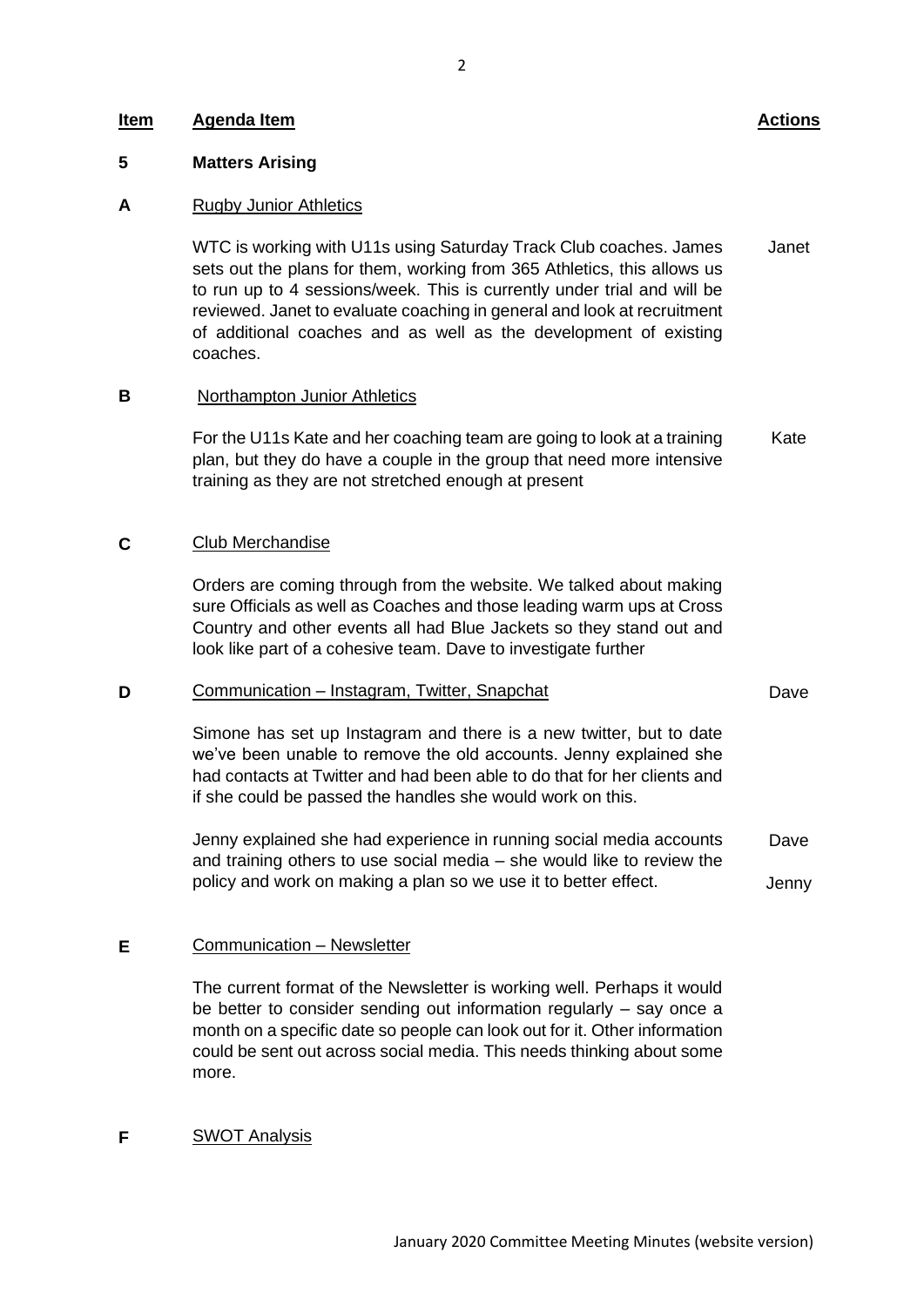## **Item Agenda Item Actions**

This was briefly looked at but it was agreed that we should pass this along to the meeting of the subset of the committee with Amy.

#### **6 Virgin Money London Marathon 2020 – Club entries**

At the time that the December meeting was cancelled, it was agreed by e-mail that one entry would be allocated to Chris Lamb and a draw would be made for the other two places. The recipients were:

Bib number Name

| 24766 | Susan Nowill |
|-------|--------------|
| 24767 | Emma Timms   |
| 24768 | Chris Lamb   |

### **7 2020 T&F Leagues**

## **7.1 National Athletic League**

It was confirmed that we will withdraw from the league.

# **7.2 Feedback from AGMs**

All AGMs have taken place and the dates and venues of fixtures have been confirmed. We have several home fixtures:

|             | Sun 26 April YDL Upper Age Group                |
|-------------|-------------------------------------------------|
| Sat 6 June  | YDL Lower Age Group                             |
| Sun 5 July  | Heart of England League                         |
| Wed 8 July  | <b>Midland Vets League</b>                      |
| Sun 12 July | Midland T&F League (might be moved to Nuneaton) |
|             |                                                 |

Officials have been notified of the fixtures.

## **8 Membership**

### **8.1 Elections**

33 new members were elected, including the following transfers:

Freya Vincent from Gateshead Harriers Catherine White from Univ. of Warwick Richard Wild from Bedford Harriers AC Justin Twomey from Northampton Road Runners

# **8.2 Resignations**

Four resignations were accepted.

# **8.3 Membership Register**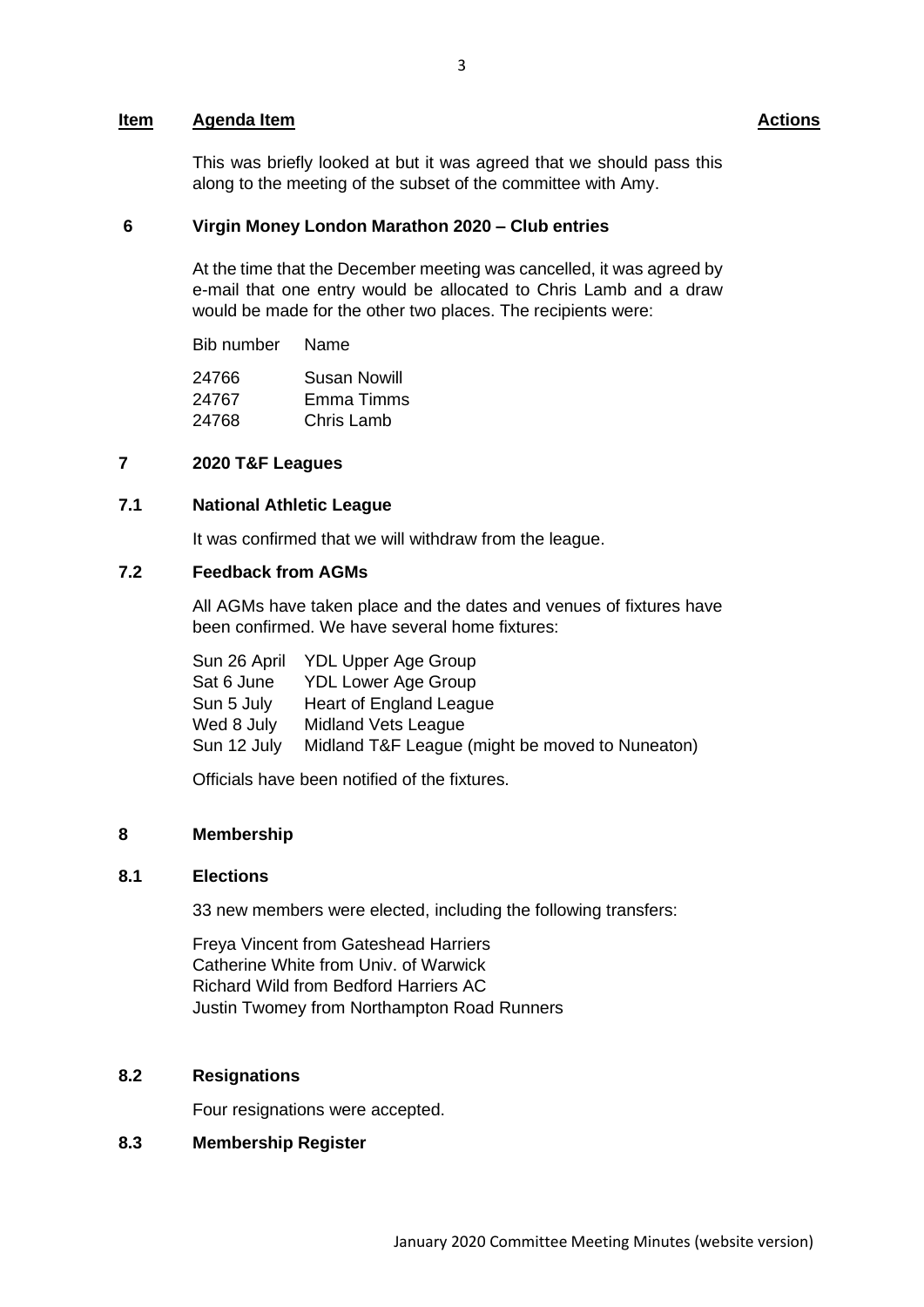Not discussed.

# **8.4 Other membership Issues**

There was a lengthy discussion about non-payment of membership fees. Paul commented that we have probably lost a substantial amount of income through no longer having a Membership Secretary. We need to find a volunteer for this position to avoid this situation continuing.

# **9 Governance**

# **9.1 Club Disciplinary Policy**

Not discussed.

# **10 Finance**

# **10.1 Summary Statement from Paul**

PC had circulated the year-end finance reports for 2019.

There was a deficit on main club activities. Opportunities for savings in future were discussed:

- Withdrawing from National League (net cost for BAL/UKWAL in 2019: £3186)
- Avoiding overnight stay for YDL UAG Regional Final (net cost for 2019: ~£3000)
- Vests: net cost in 2019 was £1631 on average, we should make a small profit on vests.
- Total potential savings on these items: ~£8000

It was also noted that the venues for YDL/HoE fixtures this year could mean a saving on coach costs and there would be no need to buy sports hall league t-shirts (cost in 2019: £722).

We spent £2765 on coach training courses in 2019. The options for covering course fees in future were discussed and it was agreed to continue paying fees in full but to ensure that those attending would actively coach after attending courses.

Paul asked for input on the assumptions to make for the 2020 budget. Adrian commented that, if possible, we should avoid increasing subs. Janet proposed that we should offer a monthly direct debit option for subs. The alternative of allowing instalments to be spread over 6 rather than 4 months was preferred. Janet will provide a list of equipment needed this year. Paul will produce a budget and subs proposal for the next meeting.

Janet Paul

## **11 Other items**

**11.1 AGM**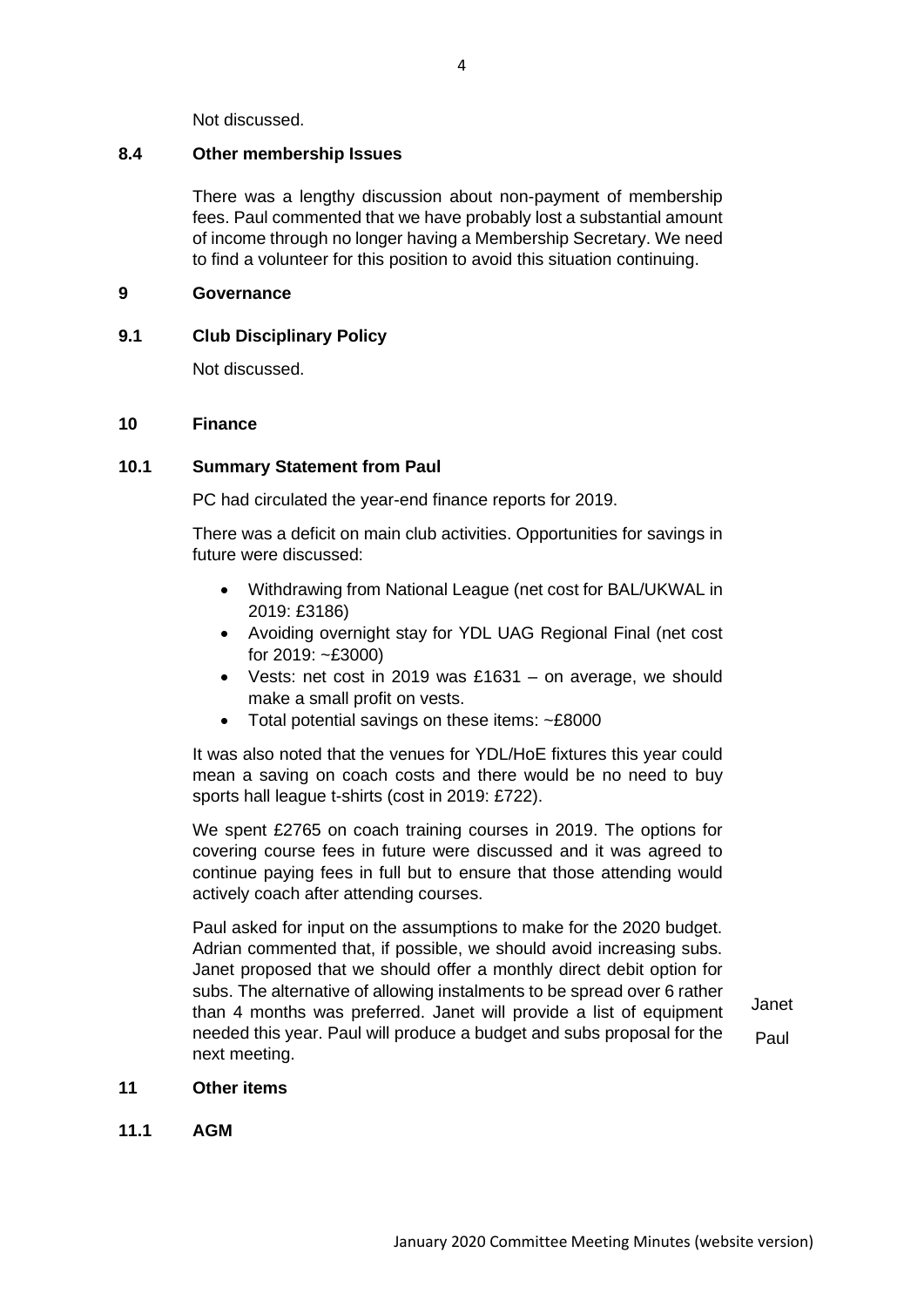It was agreed that the AGM will be on Monday 16 March. John will check whether Watford Village Hall is available to use as the venue to save the cost of hiring a room at a hotel. John

The Committee nominated Vince Carroll as the candidate to take over from Terry Akiens as President.

# **11.2 Recent Competition Results**

9 November - Birmingham Cross Country League Div. 1, Coundon Court A team  $10^{th}$  459 pts, B team  $12^{th}$  1167 pts. 8 th Dom Jones

9 November - Midland Womens League Div 2, Coventry Overall team 10<sup>th</sup> 223 pts, 20<sup>th</sup> (5<sup>th</sup> JW) Lucy Stevens

16 November - British & Irish Masters CC International 2019, Liverpool W70 1<sup>st</sup> Angela Copson (England) - 12<sup>th</sup> successive age group title

17 November - West Midland Young Athletes Cross Country League, Warley Woods U17W team 6<sup>th</sup> 523 pts, 9<sup>th</sup> Sophia Hill U11B team 6<sup>th</sup> 822 pts, 8<sup>th</sup> George Bell U17M team 3<sup>rd</sup> 571 pts, 3<sup>rd</sup> Tom Tyler U11G team  $6<sup>th</sup>$  788 pts U15B team 7<sup>th</sup> 677 pts, 9<sup>th</sup> Dominic Evans U13G team 5<sup>th</sup> 867 pts, 13<sup>th</sup> Jemima Cooper U13B team 7<sup>th</sup> 779 pts, 3<sup>rd</sup> Arthur Tilt U15G team 12<sup>th</sup> 355 pts, 2<sup>nd</sup> Madeleine Jacks Overall team 6<sup>th</sup> 5382 pts

24 November – Three Counties Cross Country League, Leighton Men: 6<sup>th</sup> (1st: Joe Vaughan) Women: 12<sup>th</sup> Overall: 10<sup>th</sup>

30 November – Charity Cup, Kettering U11G team 1<sup>st</sup>, 4<sup>th</sup> Claudia Terrell U11B team 2<sup>nd</sup>, 5<sup>th</sup> Thomas Leeson U13B 1<sup>st</sup> Arthur Tilt, 4<sup>th</sup> Oliver Bell U15G team 1st, 1st Madeleine Jacks, 2<sup>nd</sup> Elspeth Unitt, 5<sup>th</sup> Grace Darcy U15B 4<sup>th</sup> Dominic Evans

1 December -  $8<sup>th</sup>$  Santa Run, Rugby 5K 1<sup>st</sup> Alistair McDonnell, 1<sup>st</sup> lady Tilly Lea. 1<sup>st</sup> boy Arthur Tilt, 1<sup>st</sup> girl Madeleine Jacks.

7 December - Birmingham Cross Country League Div. 1, Stoke A team 5<sup>th</sup> 224 pts (now 7<sup>th</sup> overall), B team no score. 4<sup>th</sup> (1<sup>st</sup> junior) Josh Lay, 8<sup>th</sup> Dom Jones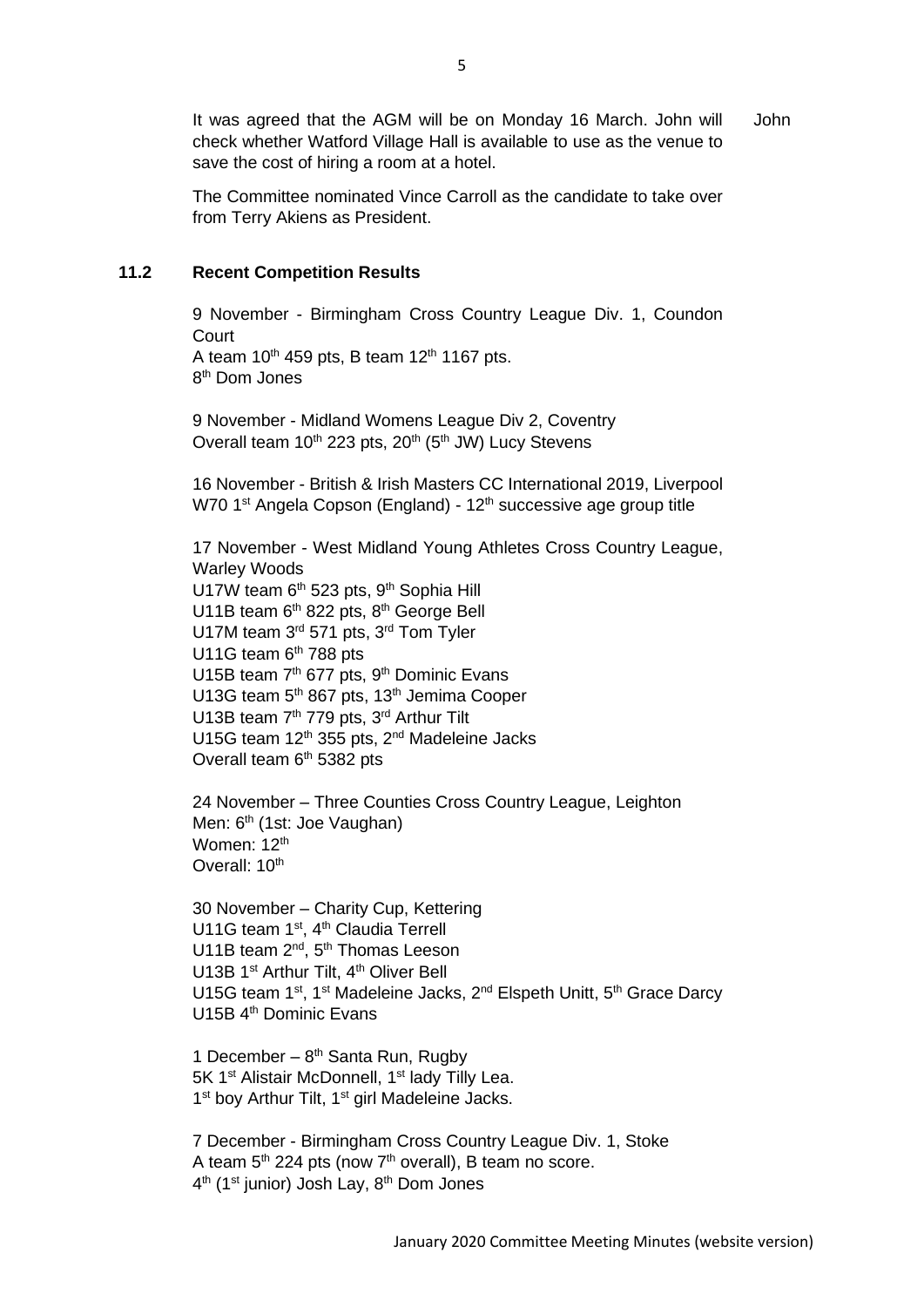12<sup>th</sup> (3<sup>rd</sup> JW) Lucy Stevens, 16<sup>th</sup> Tilly Lea 8 December - West Midland Young Athletes Cross Country League, Perry Park U17W team 7<sup>th</sup> 520 pts, 16<sup>th</sup> Sophia Hill U11B team 4<sup>th</sup> 874 pts, 4<sup>th</sup> Jake Clarke U17M team 1<sup>st</sup> 586 pts, 1<sup>st</sup> Noah Bennett, 3<sup>rd</sup> Lewis Panter U11G team 3<sup>rd</sup> 845 pts, 16<sup>th</sup> Esther Hutchins-Morant U15B team 6<sup>th</sup> 679 pts, 16<sup>th</sup> Dominic Evans U13G team 4<sup>th</sup> 881 pts, 15<sup>th</sup> Sophie Hancock U13B team 6<sup>th</sup> 862 pts, 1<sup>st</sup> Arthur Tilt U15G team 1<sup>st</sup> 929 pts, 2<sup>nd</sup> Alice Bennett, 3<sup>rd</sup> M. Jacks, 6<sup>th</sup> E. Unitt Overall team 3<sup>rd</sup> 6176 pts

8 December – Three Counties Cross Country League, Wootton Men: 3<sup>rd</sup> (8<sup>th</sup>: David Ball) Women: 13<sup>th</sup> Overall: 9<sup>th</sup>

29 December - Ribble Valley 10K, Clitheroe 30<sup>th</sup> Elisha de Mello 30:55 (Club record), 54<sup>th</sup> Alistair McDonnell 32:01

4 January - NAA CC Champs - Wellingborough U11 Girls: 3<sup>rd</sup> Claudia Terrell U11 Boys:  $1^{st}$  16 pts,  $2^{nd}$  Jake Clarke,  $5^{th}$  Joseph Boyle,  $9^{th}$  F. Windum U13 Girls: 2<sup>nd</sup> 24 pts, 6<sup>th</sup> Jemima Cooper, 7<sup>th</sup> Sophie Hancock U13 Boys: 3<sup>rd</sup> 30 pts, 6<sup>th</sup> Thomas Church U15 Boys: 1<sup>st</sup> 19 pts, 5<sup>th</sup> Ollie Buchan, 7<sup>th</sup> James Darcy, 8<sup>th</sup> K. Ashman U17 Men: 1<sup>st</sup> 10 pts, 1<sup>st</sup> Fergus Scott, 4<sup>th</sup> Finlay Ward, 5<sup>th</sup> Jude Kelly Men: 1<sup>st</sup> 33 pts, 1<sup>st</sup> Joshua Lay (1<sup>st</sup> JM), 2<sup>nd</sup> Dominic Jones, 4<sup>th</sup> William Gardner, 7<sup>th</sup> Jack Bond, 9<sup>th</sup> Duncan Birtwistle, 10<sup>th</sup> James Wizard (3<sup>rd</sup>) JM)

4 January - WCAA CC Champs – Warley Woods U13 Boys: 4<sup>th</sup> 52 pts, 11<sup>th</sup> Oliver Bell U15 Boys: 5<sup>th</sup> 45 pts, 8<sup>th</sup> Henry Woodward U15 Girls: 1<sup>st</sup> 16 pts, 1<sup>st</sup> Madeleine Jacks, 5<sup>th</sup> Grace Darcy, 10<sup>th</sup> E. Unitt U17 Women: 3<sup>rd</sup> Sophia Hill, U20 Women: 6<sup>th</sup> Georgina Woodward U17 Men: 2<sup>nd</sup> Tom Tyler, Men: 5<sup>th</sup> George Goodwin, Masters men: 3<sup>rd</sup> 75 pts, 4<sup>th</sup> Stephen Marks

# **11.3 Any other business**

John Love won the Lifetime Contribution To Sport Award at the Northamptonshire Sports Awards 2019.

7 December - Midland Womens League Div 2, Crewe